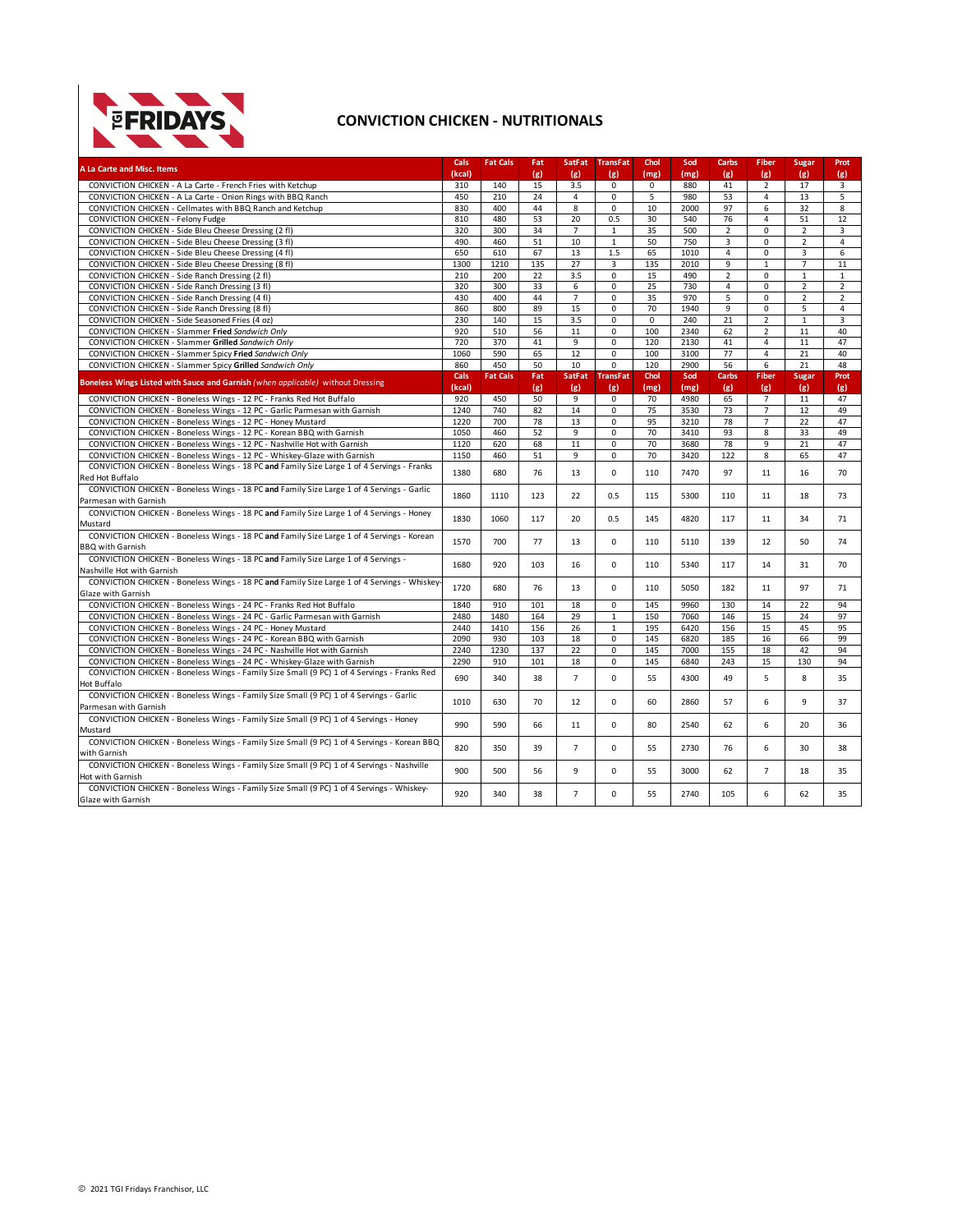

## **CONVICTION CHICKEN - NUTRITIONALS**

| Grilled Wings Listed with Sauce and Garnish (when applicable) without Dressing                                                                                         | Cals<br>(kcal) | <b>Fat Cals</b> | Fat<br>(g) | SatFat<br>(g)        | <b>TransFat</b><br>(g) | Chol<br>(mg) | Sod<br>(mg)  | Carbs<br>(g) | Fiber<br>(g)          | <b>Sugar</b><br>(g) | Prot<br>(g) |
|------------------------------------------------------------------------------------------------------------------------------------------------------------------------|----------------|-----------------|------------|----------------------|------------------------|--------------|--------------|--------------|-----------------------|---------------------|-------------|
| CONVICTION CHICKEN - Grilled Wings - 08 PC - Franks Red Hot Buffalo                                                                                                    | 340            | 240             | 27         | $\overline{7}$       | 0                      | 125          | 2580         | 0            | $\mathsf 0$           | $\mathsf 0$         | 27          |
| CONVICTION CHICKEN - Grilled Wings - 08 PC - Garlic Parmesan with Garnish                                                                                              | 660            | 530             | 59         | 12                   | 0                      | 130          | 1130         | 8            | 0                     | $\mathbf{1}$        | 29          |
| CONVICTION CHICKEN - Grilled Wings - 08 PC - Honey Mustard<br>CONVICTION CHICKEN - Grilled Wings - 08 PC - Korean BBQ with Garnish                                     | 640<br>470     | 490<br>250      | 55<br>28   | 11<br>$\overline{7}$ | 0<br>0                 | 150<br>125   | 810<br>1010  | 13<br>28     | 0<br>$1\,$            | 12<br>22            | 27<br>29    |
| CONVICTION CHICKEN - Grilled Wings - 08 PC - Nashville Hot with Garnish                                                                                                | 550            | 400             | 45         | 9                    | 0                      | 125          | 1270         | 13           | $\overline{2}$        | 10                  | 27          |
| CONVICTION CHICKEN - Grilled Wings - 08 PC - Whiskey-Glaze with Garnish                                                                                                | 570            | 240             | 27         | $\overline{7}$       | 0                      | 125          | 1010         | 57           | 0                     | 54                  | 27          |
| CONVICTION CHICKEN - Grilled Wings - 12 PC and Family Size Large 1 of 4 Servings - Franks Red                                                                          | 510            | 360             | 40         | 10                   | 0                      | 190          | 3870         | 0            | 0                     | $\mathbf 0$         | 40          |
| Hot Buffalo                                                                                                                                                            |                |                 |            |                      |                        |              |              |              |                       |                     |             |
| CONVICTION CHICKEN - Grilled Wings - 12 PC and Family Size Large 1 of 4 Servings - Garlic<br>Parmesan with Garnish                                                     | 990            | 790             | 88         | 18                   | 0.5                    | 195          | 1690         | 12           | 0                     | $\overline{2}$      | 43          |
| CONVICTION CHICKEN - Grilled Wings - 12 PC and Family Size Large 1 of 4 Servings - Honey                                                                               |                |                 |            |                      |                        |              |              |              |                       |                     |             |
| Mustard                                                                                                                                                                | 970            | 740             | 82         | 16                   | 0.5                    | 225          | 1210         | 20           | 0                     | 17                  | 41          |
| CONVICTION CHICKEN - Grilled Wings - 12 PC and Family Size Large 1 of 4 Servings - Korean                                                                              | 710            | 380             | 42         | 10                   | 0                      | 190          | 1510         | 42           | $1\,$                 | 33                  | 44          |
| <b>BBO with Garnish</b>                                                                                                                                                |                |                 |            |                      |                        |              |              |              |                       |                     |             |
| CONVICTION CHICKEN - Grilled Wings - 12 PC and Family Size Large 1 of 4 Servings - Nashville<br>Hot with Garnish                                                       | 820            | 600             | 67         | 13                   | 0                      | 190          | 1730         | 19           | 3                     | 15                  | 40          |
| CONVICTION CHICKEN - Grilled Wings - 12 PC and Family Size Large 1 of 4 Servings - Whiskey-                                                                            |                |                 |            |                      |                        |              |              |              |                       |                     |             |
| Glaze with Garnish                                                                                                                                                     | 850            | 370             | 41         | 10                   | 0                      | 190          | 1440         | 85           | 0                     | 81                  | 40          |
| CONVICTION CHICKEN - Grilled Wings - 16 PC - Franks Red Hot Buffalo                                                                                                    | 680            | 480             | 53         | 13                   | 0                      | 255          | 5150         | 0            | 0                     | $\mathbf 0$         | 53          |
| CONVICTION CHICKEN - Grilled Wings - 16 PC - Garlic Parmesan with Garnish                                                                                              | 1320           | 1050            | 117        | 25                   | $\mathbf 1$            | 260          | 2250         | 16           | 0                     | $\overline{2}$      | 57          |
| CONVICTION CHICKEN - Grilled Wings - 16 PC - Honey Mustard                                                                                                             | 1290           | 980             | 109        | 22                   | $\mathbf 1$            | 300          | 1620         | 26           | 0                     | 23                  | 55          |
| CONVICTION CHICKEN - Grilled Wings - 16 PC - Korean BBQ with Garnish                                                                                                   | 940            | 500             | 56         | 13                   | 0                      | 255          | 2010         | 55           | $1\,$                 | 44                  | 58          |
| CONVICTION CHICKEN - Grilled Wings - 16 PC - Nashville Hot with Garnish<br>CONVICTION CHICKEN - Grilled Wings - 16 PC - Whiskey-Glaze with Garnish                     | 1090<br>1130   | 810<br>490      | 89<br>54   | 17<br>13             | 0<br>0                 | 255<br>255   | 2190<br>2030 | 25<br>113    | 4<br>$\mathbf 1$      | 20<br>108           | 53<br>54    |
| CONVICTION CHICKEN - Grilled Wings - Family Size Small (6 PC) 1 of 4 Servings - Franks Red                                                                             |                |                 |            |                      |                        |              |              |              |                       |                     |             |
| Hot Buffalo                                                                                                                                                            | 260            | 180             | 20         | 5                    | 0                      | 95           | 2500         | 0            | 0                     | $\mathbf 0$         | 20          |
| CONVICTION CHICKEN - Grilled Wings - Family Size Small (6 PC) 1 of 4 Servings - Garlic                                                                                 | 580            | 470             | 52         | 11                   | 0                      | 100          | 1050         | 8            | 0                     | $\mathbf{1}$        | 22          |
| Parmesan with Garnish                                                                                                                                                  |                |                 |            |                      |                        |              |              |              |                       |                     |             |
| CONVICTION CHICKEN - Grilled Wings - Family Size Small (6 PC) 1 of 4 Servings - Honey                                                                                  | 560            | 430             | 48         | 9                    | 0                      | 120          | 740          | 13           | 0                     | 12                  | 21          |
| Mustard<br>CONVICTION CHICKEN - Grilled Wings - Family Size Small (6 PC) 1 of 4 Servings - Korean BBQ                                                                  |                |                 |            |                      |                        |              |              |              |                       |                     |             |
| with Garnish                                                                                                                                                           | 390            | 190             | 21         | 5                    | 0                      | 95           | 930          | 28           | $1\,$                 | 22                  | 23          |
| CONVICTION CHICKEN - Grilled Wings - Family Size Small (6 PC) 1 of 4 Servings - Nashville Hot                                                                          |                |                 |            |                      |                        |              |              |              |                       |                     |             |
| with Garnish                                                                                                                                                           | 460            | 340             | 38         | $\overline{7}$       | 0                      | 95           | 1200         | 13           | $\overline{2}$        | 10                  | 20          |
| CONVICTION CHICKEN - Grilled Wings - Family Size Small (6 PC) 1 of 4 Servings - Whiskey-                                                                               | 480            | 180             | 21         | 5                    | 0                      | 95           | 940          | 57           | 0                     | 54                  | 20          |
|                                                                                                                                                                        |                |                 |            |                      |                        |              |              |              |                       |                     |             |
| Glaze with Garnish                                                                                                                                                     |                |                 |            |                      |                        |              |              |              |                       |                     |             |
| Sticky Chicken Fingers HB Listed with Sauce and Garnish (when applicable) without Dressing                                                                             | Cals           | <b>Fat Cals</b> | Fat        | <b>SatFat</b>        | <b>TransFat</b>        | Chol         | Sod          | Carbs        | <b>Fiber</b>          | <b>Sugar</b>        | Prot        |
|                                                                                                                                                                        | (kcal)         |                 | (g)        | (g)                  | (g)                    | (mg)         | (mg)         | (g)          | (g)                   | (g)                 | (g)         |
| CONVICTION CHICKEN - Sticky Chicken Fingers HB - 4 PC - Franks Red Hot Buffalo<br>CONVICTION CHICKEN - Sticky Chicken Fingers HB - 4 PC - Garlic Parmesan with Garnish | 220<br>540     | 120<br>410      | 13<br>45   | 2.5<br>8             | 0<br>0                 | 60<br>65     | 2550<br>1100 | 4<br>12      | 0<br>0                | 0<br>$\mathbf{1}$   | 21<br>23    |
| CONVICTION CHICKEN - Sticky Chicken Fingers HB - 4 PC - Honey Mustard                                                                                                  | 520            | 370             | 41         | $\overline{7}$       | 0                      | 85           | 780          | 17           | 0                     | 12                  | 22          |
| CONVICTION CHICKEN - Sticky Chicken Fingers HB - 4 PC - Korean BBQ with Garnish                                                                                        | 350            | 130             | 15         | 2.5                  | 0                      | 60           | 980          | 32           | $1\,$                 | 22                  | 24          |
| CONVICTION CHICKEN - Sticky Chicken Fingers HB - 4 PC - Nashville Hot with Garnish                                                                                     | 430            | 280             | 31         | 4.5                  | 0                      | 60           | 1240         | 17           | $\overline{2}$        | 10                  | 21          |
| CONVICTION CHICKEN - Sticky Chicken Fingers HB - 4 PC - Whiskey-Glaze with Garnish                                                                                     | 450            | 130             | 14         | 2.5                  | 0                      | 60           | 990          | 61           | $1\,$                 | 54                  | 21          |
| CONVICTION CHICKEN - Sticky Chicken Fingers HB - 8 PC - Franks Red Hot Buffalo                                                                                         | 440            | 240             | 27         | 5                    | 0                      | 120          | 3960         | 8            | 0                     | $\mathbf 0$         | 42          |
| CONVICTION CHICKEN - Sticky Chicken Fingers HB - 8 PC - Garlic Parmesan with Garnish<br>CONVICTION CHICKEN - Sticky Chicken Fingers HB - 8 PC - Honey Mustard          | 920<br>900     | 670<br>620      | 75<br>68   | 13<br>11             | 0.5<br>0.5             | 125<br>155   | 1780<br>1310 | 20<br>28     | $\mathbf{1}$<br>$1\,$ | $\sqrt{2}$<br>18    | 45<br>43    |
| CONVICTION CHICKEN - Sticky Chicken Fingers HB - 8 PC - Korean BBQ with Garnish                                                                                        | 640            | 260             | 29         | 5                    | 0                      | 120          | 1600         | 50           | $\,1\,$               | 33                  | 46          |
| CONVICTION CHICKEN - Sticky Chicken Fingers HB - 8 PC - Nashville Hot with Garnish Only                                                                                | 750            | 480             | 54         | 8                    | 0                      | 120          | 1820         | 27           | 3                     | 15                  | 42          |
| CONVICTION CHICKEN - Sticky Chicken Fingers HB - 8 PC - Whiskey-Glaze with Garnish Only                                                                                | 780            | 250             | 27         | 5                    | 0                      | 120          | 1540         | 93           | $1\,$                 | 81                  | 42          |
| CONVICTION CHICKEN - Sticky Chicken Fingers HB - 12 PC and Family Size Large 1 of 4 Servings                                                                           | 660            | 360             | 40         | 8                    | 0                      | 180          | 5370         | 12           | $\mathbf 0$           | $\mathbf 0$         | 63          |
| Franks Red Hot Buffalo<br>CONVICTION CHICKEN - Sticky Chicken Fingers HB - 12 PC and Family Size Large 1 of 4 Servings                                                 |                |                 |            |                      |                        |              |              |              |                       |                     |             |
| Garlic Parmesan with Garnish                                                                                                                                           | 1300           | 930             | 104        | 19                   | $\mathbf{1}$           | 185          | 2470         | 29           | $1\,$                 | $\overline{2}$      | 67          |
| CONVICTION CHICKEN - Sticky Chicken Fingers HB - 12 PC and Family Size Large 1 of 4 Servings                                                                           |                |                 |            |                      |                        |              |              |              |                       |                     |             |
| Honey Mustard                                                                                                                                                          | 1270           | 860             | 96         | 16                   | $\mathbf{1}$           | 230          | 1830         | 39           | $1\,$                 | 23                  | 64          |
| CONVICTION CHICKEN - Sticky Chicken Fingers HB - 12 PC and Family Size Large 1 of 4 Servings                                                                           | 920            | 380             | 42         | 8                    | 0                      | 180          | 2220         | 68           | $\overline{2}$        | 45                  | 68          |
| Korean BBQ with Garnish                                                                                                                                                |                |                 |            |                      |                        |              |              |              |                       |                     |             |
| CONVICTION CHICKEN - Sticky Chicken Fingers HB - 12 PC and Family Size Large 1 of 4 Servings                                                                           | 1070           | 690             | 76         | 12                   | 0                      | 180          | 2400         | 38           |                       | 20                  | 63          |
| Nashville Hot with Garnish<br>CONVICTION CHICKEN - Sticky Chicken Fingers HB - 12 PC and Family Size Large 1 of 4 Servings                                             |                |                 |            |                      |                        |              |              |              |                       |                     |             |
| Whiskey-Glaze with Garnish                                                                                                                                             | 1110           | 370             | 41         | 8                    | 0                      | 180          | 2240         | 126          | $\mathbf{1}$          | 108                 | 63          |
| CONVICTION CHICKEN - Sticky Chicken Fingers HB - Family Size Small (6 PC) 1 of 4 Servings -                                                                            |                |                 |            |                      |                        |              |              |              |                       |                     |             |
| Franks Red Hot Buffalo                                                                                                                                                 | 330            | 180             | 20         | 4                    | 0                      | 90           | 2680         | 6            | 0                     | $\mathbf 0$         | 31          |
| CONVICTION CHICKEN - Sticky Chicken Fingers HB - Family Size Small (6 PC) 1 of 4 Servings -                                                                            | 650            | 470             | 52         | 9                    | 0                      | 95           | 1230         | 14           | 0                     | $\mathbf{1}$        | 33          |
| Garlic Parmesan with Garnish                                                                                                                                           |                |                 |            |                      |                        |              |              |              |                       |                     |             |
| CONVICTION CHICKEN - Sticky Chicken Fingers HB - Family Size Small (6 PC) 1 of 4 Servings -<br>Honey Mustard                                                           | 630            | 430             | 48         | 8                    | 0                      | 115          | 920          | 19           | 0                     | 12                  | 32          |
| CONVICTION CHICKEN - Sticky Chicken Fingers HB - Family Size Small (6 PC) 1 of 4 Servings -                                                                            |                |                 |            |                      |                        |              |              |              |                       |                     |             |
| Korean BBQ with Garnish                                                                                                                                                | 460            | 190             | 21         | 4                    | 0                      | 90           | 1110         | 34           | $1\,$                 | 22                  | 34          |
| CONVICTION CHICKEN - Sticky Chicken Fingers HB - Family Size Small (6 PC) 1 of 4 Servings -                                                                            |                |                 |            |                      |                        |              |              |              |                       |                     |             |
| Nashville Hot with Garnish<br>CONVICTION CHICKEN - Sticky Chicken Fingers HB - Family Size Small (6 PC) 1 of 4 Servings -                                              | 540            | 340             | 38         | 6                    | 0                      | 90           | 1380         | 19           | $\overline{2}$        | 10                  | 31          |